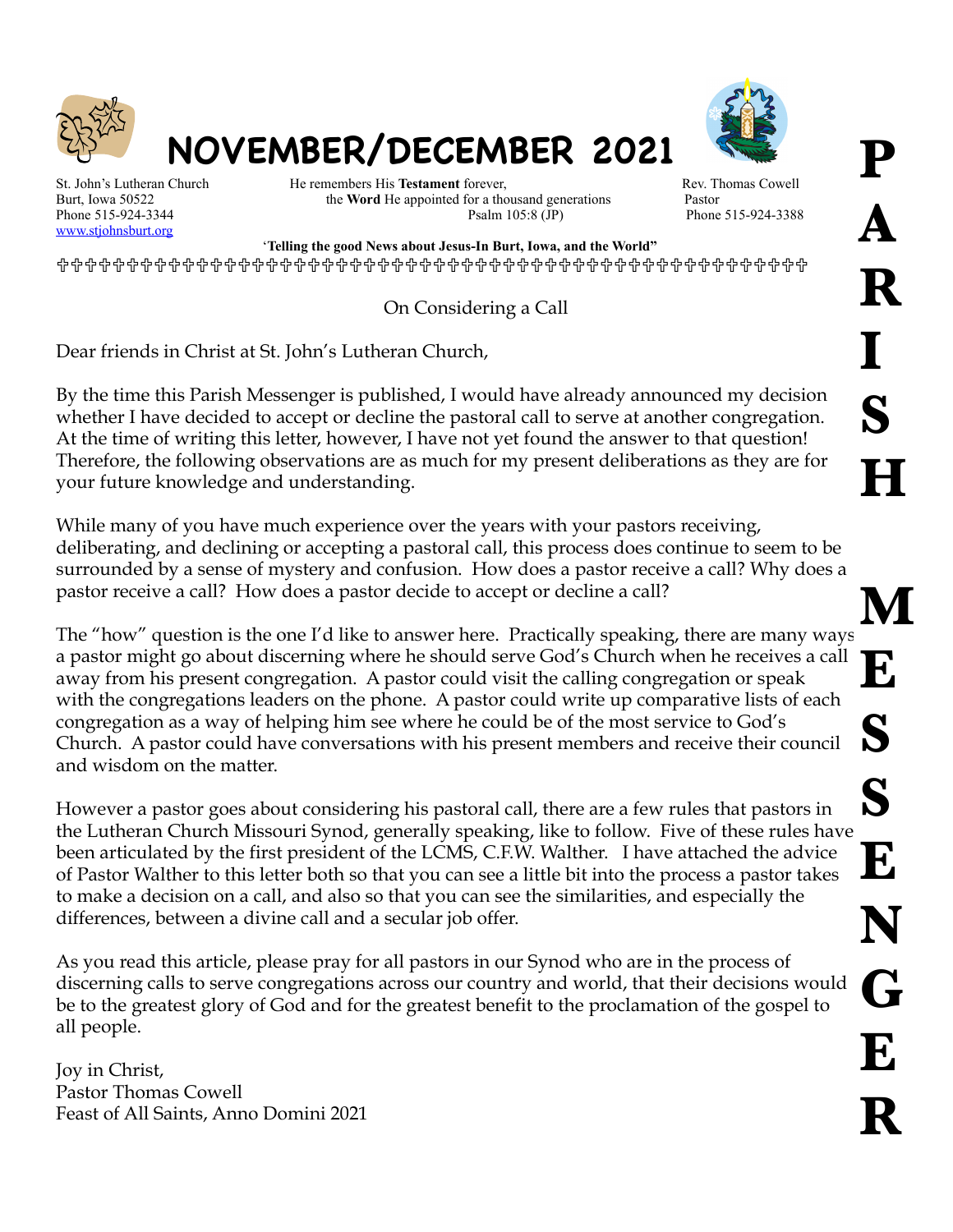#### "When Considering a Call," by C.F.W. Walther

Quoted from: *American Lutheran Pastoral Theology* by Carl Ferdinand Wilhelm Walther; Professor of Theology at Concordia Seminary and Pastor of the Evangelical Lutheran Congregation at the Same Place and President of The Lutheran Church—Missouri Synod. From the new English translation published by Concordia Publishing House, 2017.

Retrieved from: steadfastlutherans.org/2016/12/advice-dr-c-f-w-walther-considering-call/

 In answering the question of whether a preacher should allow himself to be relocated or accept another position offered to him, it depends particularly on observing the following five rules:

- 1. Let the preacher wait quietly for a call away to be issued to him and never himself seek to get away, least of all to obtain a higher salary or a more comfortable or an easier position (Jer. 23:21).
- 2. Let him not yield for the sake of the evil people in his congregation who make his life bitter (Rom. 12:21), unless it has to do solely with his frail person, and [unless] what is simply impossible for him on account of the poor personal relationship into which he has fallen with the greater part of his congregational members can therefore be accomplished by another orthodox preacher (2 Cor. 13:10).
- 3. It must be clear for all to see that the new ministry offered to him is not only a more important one in itself but also that precisely he could use his gifts in it for greater benefit to the Church than if he were to remain (1 Cor. 12:7).
- 4. Let him not decide easily on his own, but relinquish the decision to both his present congregation and the one calling him away, as well as to some experienced theologians (Prov. 12:15).
- 5. Let him not leave his congregation without its express consent, unless the latter absolutely withholds its consent manifestly before everyone out of pure stubbornness and in disregard for the well-being of the Church.

#### Commentary on Rule 3

-------------------------------------

(I) It is of course actually and certainly known to God alone in which place the preacher will create greater benefits, but it does not nearly follow from this that a preacher, in comparing his current and new call, should not rationally consider the circumstances of both calls and take into account where he will hopefully create the greater benefits for the Church, for otherwise he would have no other information [regarding] which call he should prefer.

The oft-mentioned theological opinion speaks much better about this: A called preacher should not proceed blindly and want to accept every single call with blind impetuosity for the sake of more pay, greater honor, and hoped-for peace with the objection: "God would simply have it this way"; rather,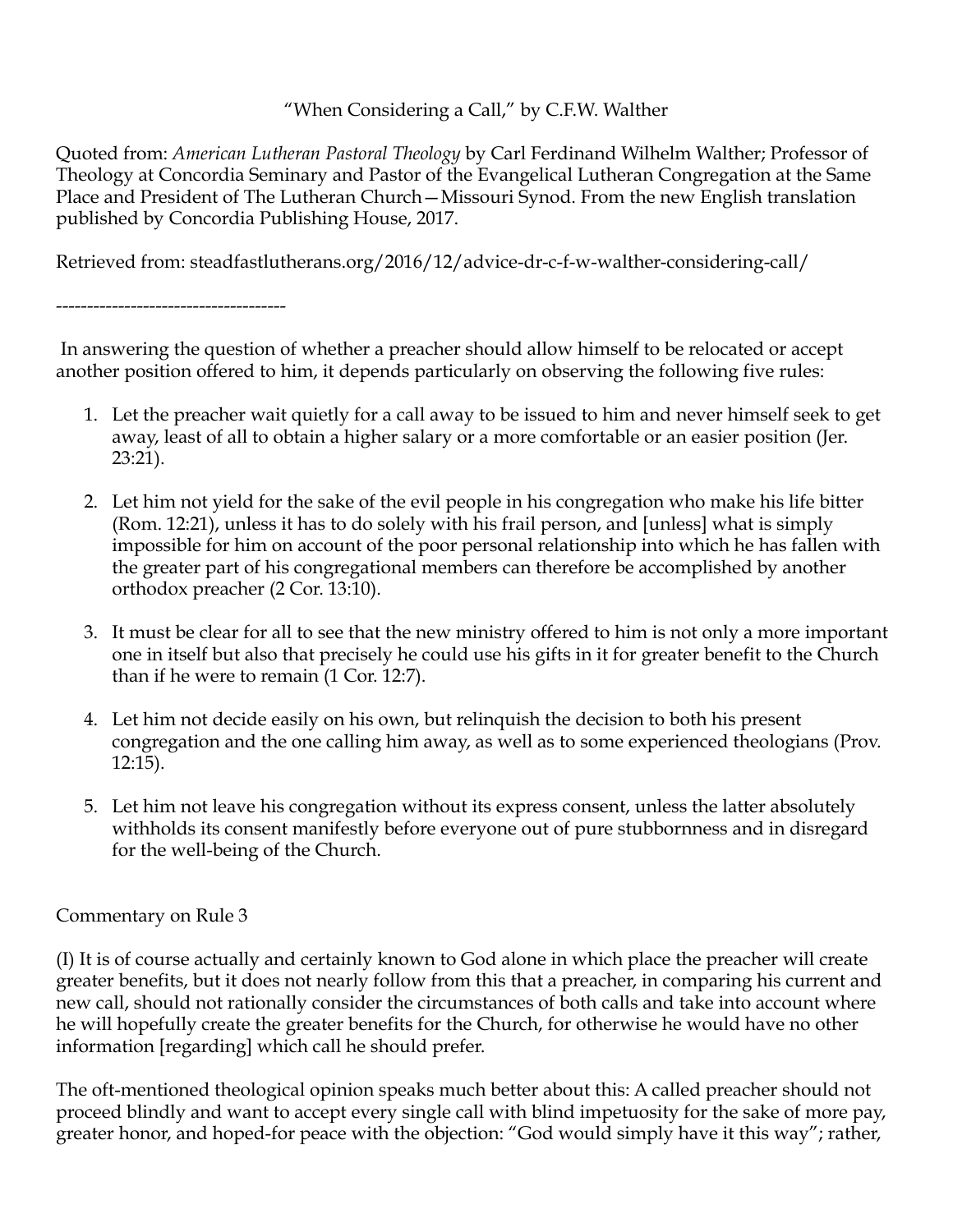he should diligently compare his current call with the new one sent to him, not looking at the income and honor and external conveniences, but at the duties of the call, that is, at the services of his call. He should see well which congregation needs him the most and in which place he can create the greater benefits for our God.

If he concludes that the edification and expansion of the kingdom of God can be furthered more in the new call than in the previous one, then he should follow it and make sure that he does not bury his pound, which is entrusted to him by God, for the sake of good days and income.

(II) Precisely from the ordered, regular call, one can get a good measure [regarding] in which place one can probably serve God the most.

The above-mentioned opinion, which was approved by the Tübingen theologians, speaks about this again: If God the Lord conveys a gift to some before others, then He desires that not just one place alone should use them, but rather that others should also enjoy them fruitfully, and after He notes that one [person] can create more benefit in this place, another in another place, then He arranges his call (nota) and sends him, especially when He notices in His omniscience that now, after much practice, he may not be unuseful in accomplishing something higher.

-------------------------------------